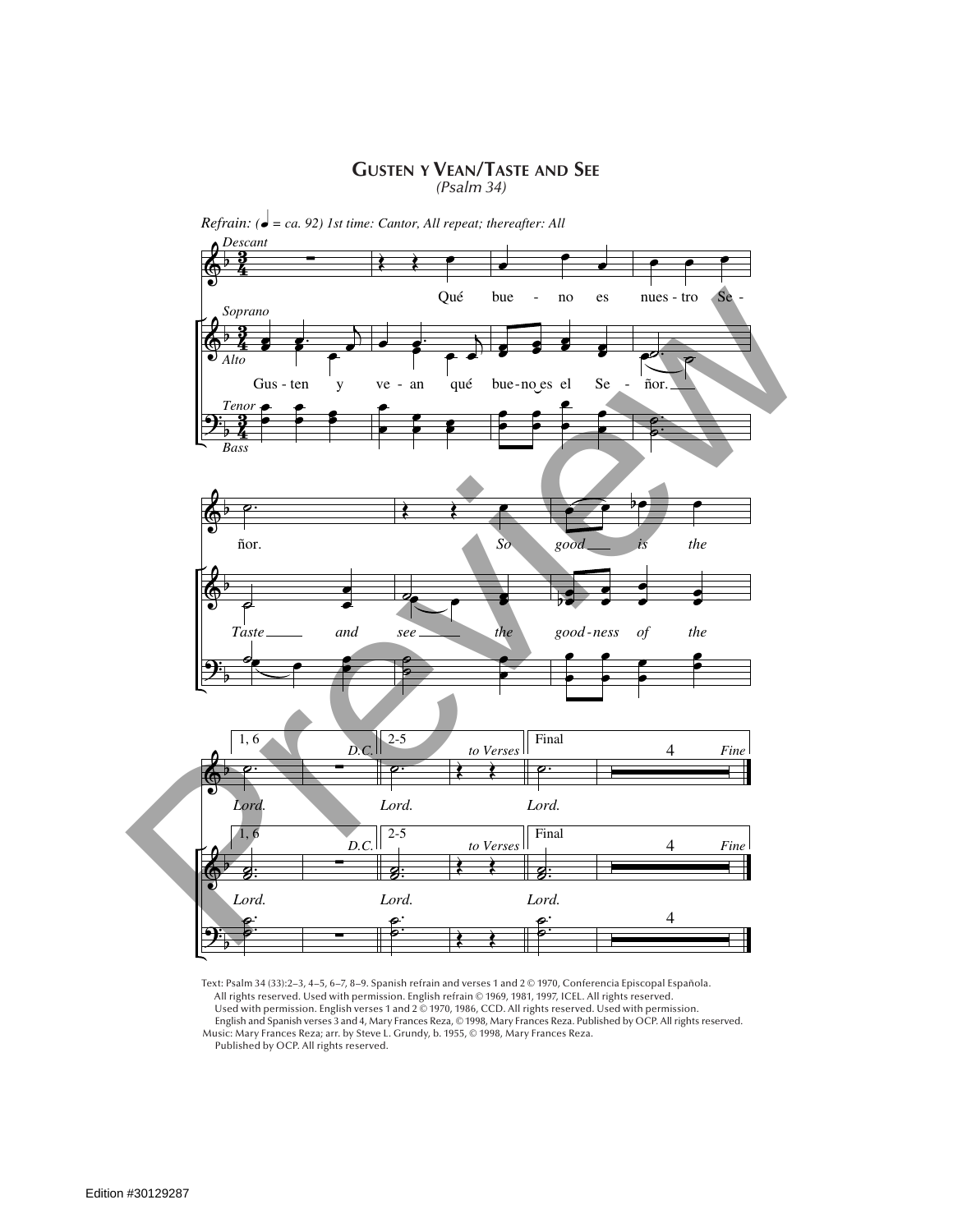**GUSTEN Y VEAN/TASTE AND SEE, cont. (2)**